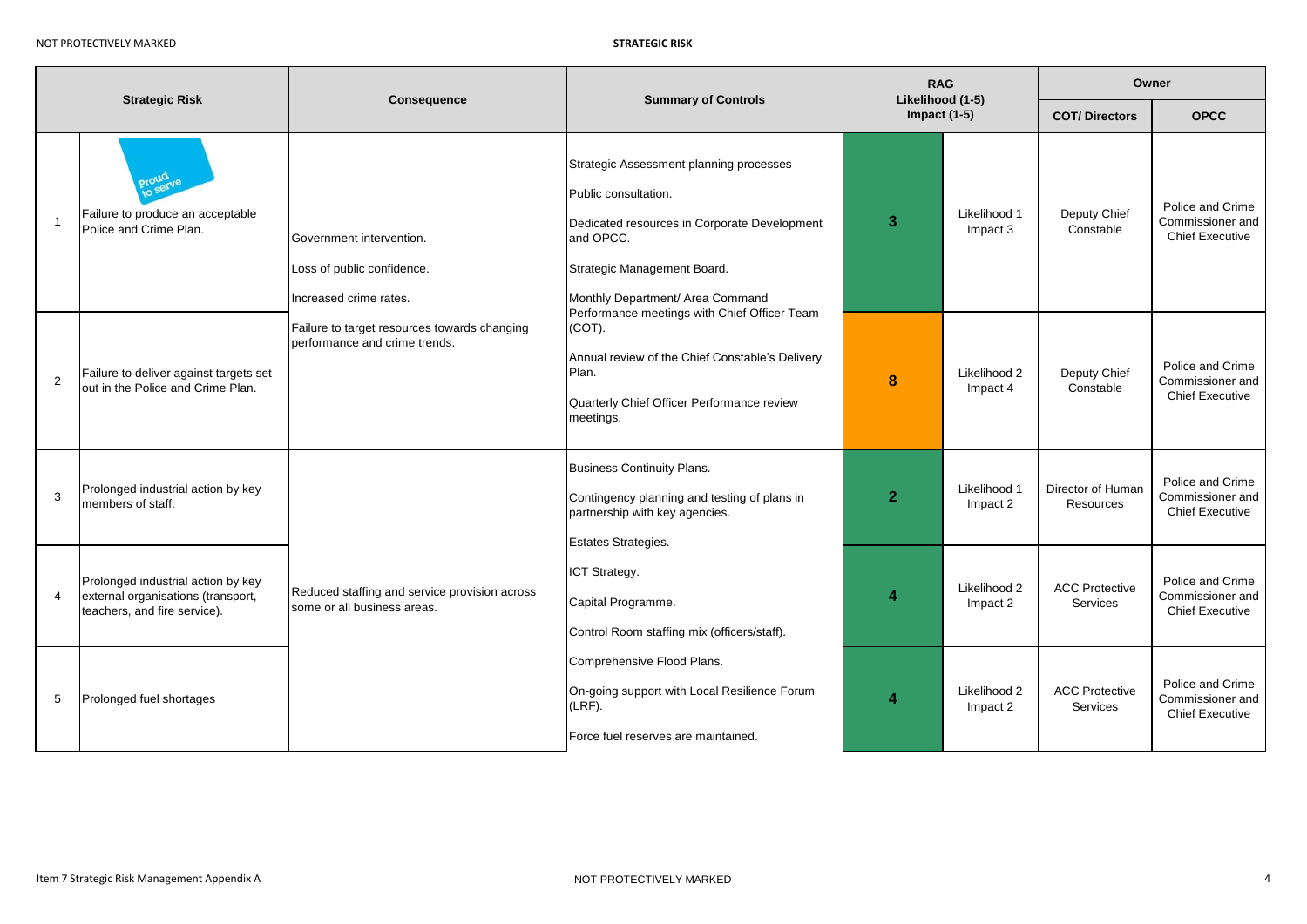STRATEGIC RISK

| <b>Strategic Risk</b> |                                                           | <b>Consequence</b>                                                           | <b>Summary of Controls</b>                                                                                                                                                                                                               | <b>RAG</b><br>Likelihood (1-5) |                          | Owner                                                                    |                                                                |
|-----------------------|-----------------------------------------------------------|------------------------------------------------------------------------------|------------------------------------------------------------------------------------------------------------------------------------------------------------------------------------------------------------------------------------------|--------------------------------|--------------------------|--------------------------------------------------------------------------|----------------------------------------------------------------|
|                       |                                                           |                                                                              |                                                                                                                                                                                                                                          | Impact $(1-5)$                 |                          | <b>COT/Directors</b>                                                     | <b>OPCC</b>                                                    |
| -6                    | Power failure at key sites                                |                                                                              | BT review of 999 services.<br>Uninterrupted Power Supply' is fitted at key sites<br>to protect ICT equipment from damage.<br>Volunteer flu vaccination (Communications).                                                                 | 6                              | Likelihood 2<br>Impact 3 | <b>ACC Protective</b><br>Services and<br>Director of Asset<br>Management | Police and Crime<br>Commissioner and<br><b>Chief Executive</b> |
| $\overline{7}$        | Major disruption to use of key<br>buildings / facilities. | Reduced services across some or all business<br>areas.                       | Health & Well-being Programme.<br>Availability of remote access devices.<br>New information management platform.<br>Most ICT services can now be undertaken<br>remotely. The Force has three machine rooms,                              | 6                              | Likelihood 2<br>Impact 3 | <b>ACC Protective</b><br>Services and<br>Director of Asset<br>Management | Police and Crime<br>Commissioner and<br><b>Chief Executive</b> |
| 8                     | Pandemic outbreak.                                        | Reduced staffing and service provision across<br>some or all business areas. | two of which can be used to deliver critical ICT<br>services.<br>All operational orders and business continuity<br>Iplans are assessed and allocated a RAG status.<br>This is an on-going process to ensure all plans are<br>up-to-date. | 8                              | Likelihood 2<br>Impact 4 | <b>ACC Protective</b><br>Services                                        | Police and Crime<br>Commissioner and<br><b>Chief Executive</b> |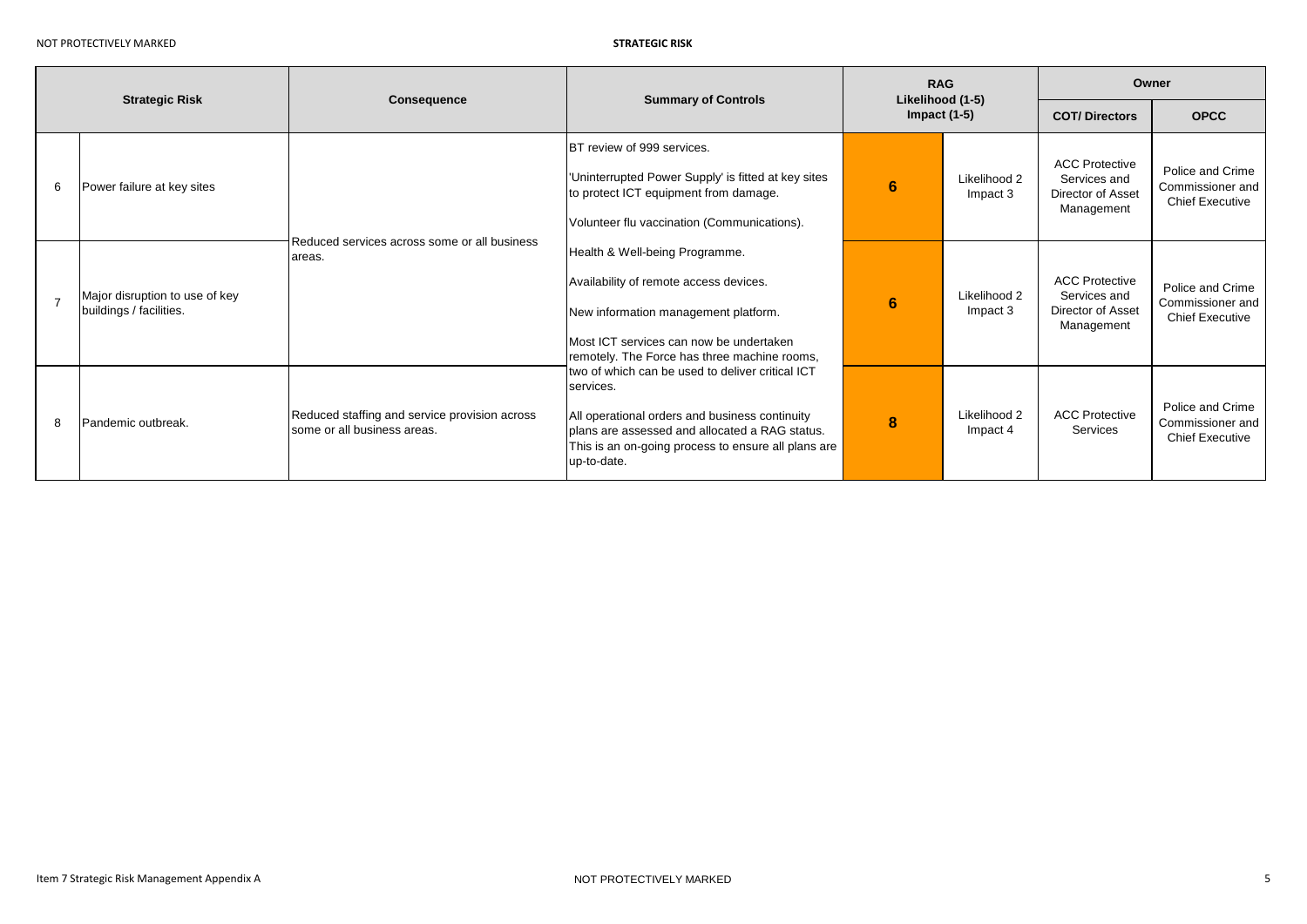|                                            | Likelihood (1-5)<br>Impact $(1-5)$                                                                                                                                                                                                                                                                                                                                                                                                                                                                         | <b>COT/Directors</b>              | <b>OPCC</b>                      |
|--------------------------------------------|------------------------------------------------------------------------------------------------------------------------------------------------------------------------------------------------------------------------------------------------------------------------------------------------------------------------------------------------------------------------------------------------------------------------------------------------------------------------------------------------------------|-----------------------------------|----------------------------------|
| 10                                         | Likelihood 2<br>Impact 5                                                                                                                                                                                                                                                                                                                                                                                                                                                                                   | <b>ACC Protective</b><br>Services | Police and Crime<br>Commissioner |
| Lessons learned are shared, along with the | Critical Incident Review Process ensures lessons<br>learned are identified and embedded. Healthcare<br>dissemination of updates by functional leads, and<br>awareness development sessions. Inspectors<br>have also carried out attachments to PSD on a<br>Electronic Custody records are now in place.<br>The introduction of digital wipe boards in custody<br>A Custody Strategy Group has been introduced<br>with the first meeting held in February 2016.<br>On-going implementation of HIMIC Custody |                                   |                                  |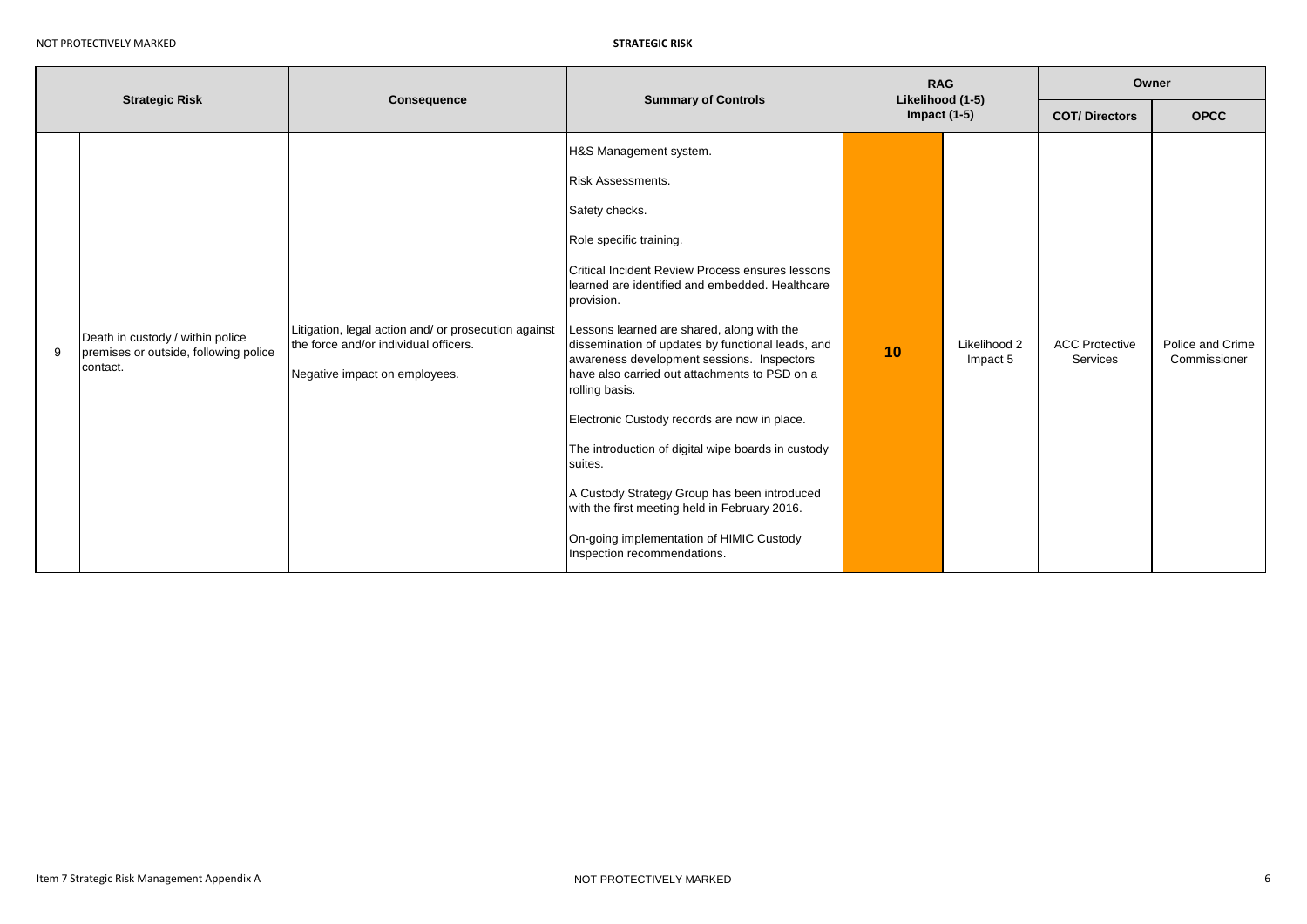| <b>Strategic Risk</b> |                                                                                                                                                      | <b>Consequence</b>                                                                                                                                                                                                                                                                                                                                                                                                                                                                                                                                                                                                                                                                                                                                                                         | <b>Summary of Controls</b>                                                                                                                                                                                                                                                                                                                                                                                                                                                                                                                                        | <b>RAG</b><br>Likelihood (1-5) |                          | Owner                             |                                  |  |
|-----------------------|------------------------------------------------------------------------------------------------------------------------------------------------------|--------------------------------------------------------------------------------------------------------------------------------------------------------------------------------------------------------------------------------------------------------------------------------------------------------------------------------------------------------------------------------------------------------------------------------------------------------------------------------------------------------------------------------------------------------------------------------------------------------------------------------------------------------------------------------------------------------------------------------------------------------------------------------------------|-------------------------------------------------------------------------------------------------------------------------------------------------------------------------------------------------------------------------------------------------------------------------------------------------------------------------------------------------------------------------------------------------------------------------------------------------------------------------------------------------------------------------------------------------------------------|--------------------------------|--------------------------|-----------------------------------|----------------------------------|--|
|                       |                                                                                                                                                      |                                                                                                                                                                                                                                                                                                                                                                                                                                                                                                                                                                                                                                                                                                                                                                                            |                                                                                                                                                                                                                                                                                                                                                                                                                                                                                                                                                                   | Impact $(1-5)$                 |                          | <b>COT/Directors</b>              | <b>OPCC</b>                      |  |
| 10                    | Failure to maximise the potential<br>impact of LCJB                                                                                                  | Uncoordinated criminal justice programmes.                                                                                                                                                                                                                                                                                                                                                                                                                                                                                                                                                                                                                                                                                                                                                 | LCJB meetings with a formalised agenda are held<br>with criminal justice partners.<br>Formal Terms of Reference have been agreed by<br>all members.<br>A formal performance management framework<br>has been developed.<br>A national report entitled 'Working in Step' was<br>published on 22 October 2015, regarding LCJBs.<br>This found the same vulnerabilities as suspected<br>locally, and there is a national drive to review and<br>reinvigorate - including a performance framework.<br>A steer is awaited from the national criminal justice<br>board. | 6                              | Likelihood 2<br>Impact 3 | Deputy Chief<br>Constable         | Police and Crime<br>Commissioner |  |
| 11                    | Failure to have sufficient appropriate<br>adults to support those detainees in<br>custody. This is not a statutory<br>function of local authorities. | The lack of support and availability impacts upon<br>investigations and victim care.<br>Interviews and custody processes cannot be<br>progressed without dis-regarding the codes of<br>practice. Adults, some of which are highly<br>vulnerable, are detained longer than necessary<br>and without the independent support they need<br>and deserve.<br>The level of care such detainees require is often<br>more intensive than those who do not require an<br>appropriate adult. This causes additional stress<br>upon our custody provision and increases the risk<br>the organisation has to manage.<br>The lack of appropriate adults and the ability to<br>progress investigations can impact on victims and<br>the service we can deliver effecting confidence and<br>satisfaction. | On-going engagement with all 6 local authorities to<br>support a service.<br>On-going engagement with local universities to<br>develop a trained volunteer service.                                                                                                                                                                                                                                                                                                                                                                                               | 12                             | Likelihood 3<br>Impact 4 | <b>ACC Protective</b><br>Services | N/A                              |  |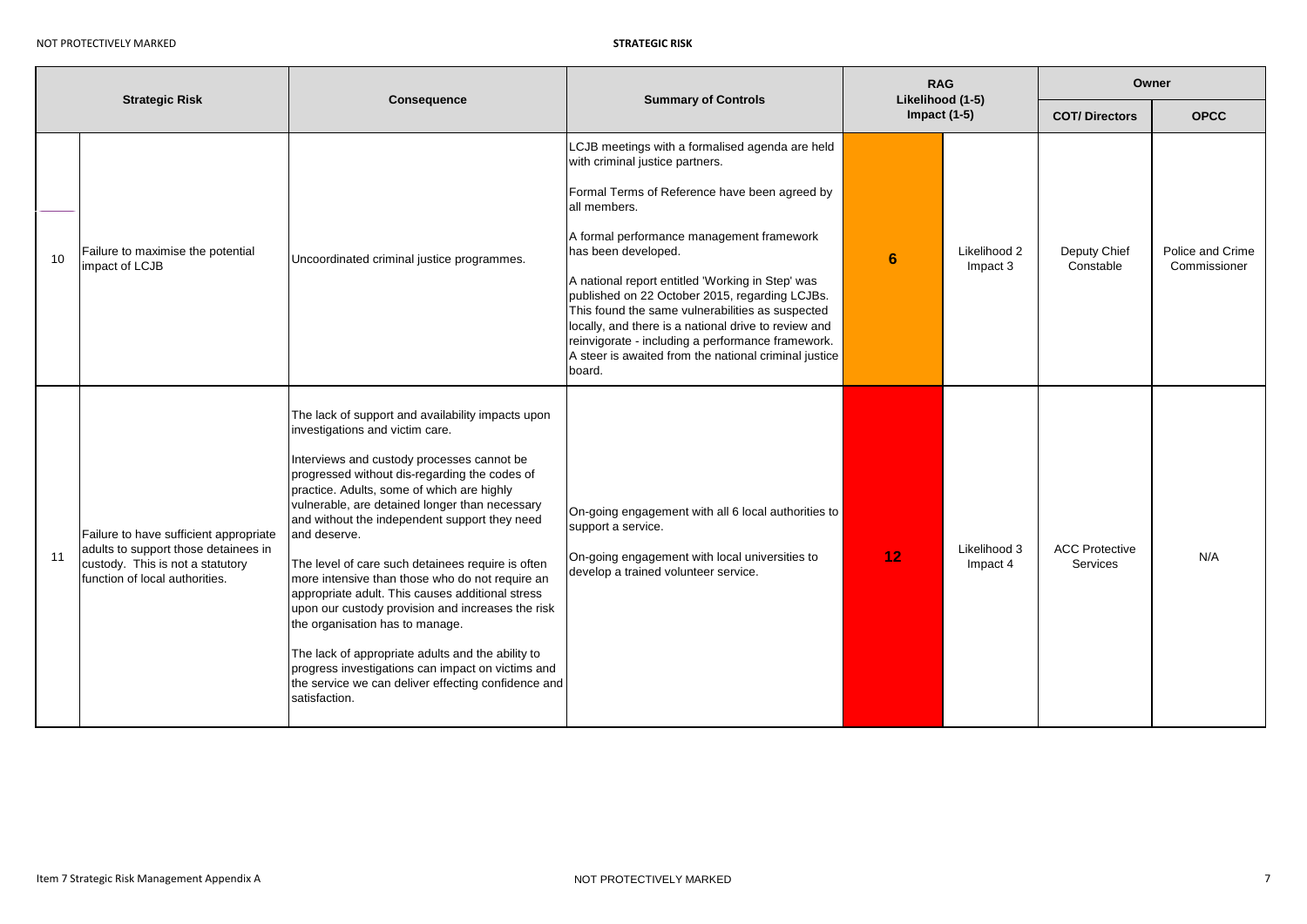|    | <b>Strategic Risk</b>                                                                | <b>Summary of Controls</b><br><b>Consequence</b>                                                                                                                                                                                                                                                                                                                                         |                                                                                                                                                                                                                                                    | <b>RAG</b><br>Likelihood (1-5)<br>Impact $(1-5)$ |                          | Owner                                    |             |  |
|----|--------------------------------------------------------------------------------------|------------------------------------------------------------------------------------------------------------------------------------------------------------------------------------------------------------------------------------------------------------------------------------------------------------------------------------------------------------------------------------------|----------------------------------------------------------------------------------------------------------------------------------------------------------------------------------------------------------------------------------------------------|--------------------------------------------------|--------------------------|------------------------------------------|-------------|--|
|    |                                                                                      |                                                                                                                                                                                                                                                                                                                                                                                          |                                                                                                                                                                                                                                                    |                                                  |                          | <b>COT/Directors</b>                     | <b>OPCC</b> |  |
| 12 | Severe delays in digital forensic<br>examinations.                                   | Risks associated with devices currently awaiting<br>examination are not assessed or understood.<br>Negative impact on investigations, victim care and<br>safeguarding.<br>Negative impact on criminal justice system.<br>Internal inefficiency.<br>Dangerous offenders not being brought to justice in<br>a timely manner.<br>Risk to ISO accreditation.<br>Decreased public confidence. | Digital Forensics Unit (DFU) re-structure.<br>Improved DFU operating model including<br>equipment, triage, and submission policy.<br>Digital evidence suites to decrease low level<br>demand.<br>Temporary increase of staff to eliminate backlog. | 20                                               | Likelihood 5<br>Impact 4 | <b>ACC Protective</b><br><b>Services</b> | N/A         |  |
| 13 | Failure to achieve ISO/IEC 17025<br>accreditation for digital device<br>examination. | Lack of reputation and credibility.<br>Negative impact on criminal justice system.<br>Internal inefficiency.<br>Provision of evidence is undermined.<br>Forensic Regulator intervention & consequences<br>including the possible cessation of E Forensics as<br>a Force.                                                                                                                 | ISO manager appointed.<br>ISO work plan being devised.<br>Pre-assessment and ISO timeline in place.<br>Gold oversight to be implemented.                                                                                                           | 12                                               | Likelihood 4<br>Impact 3 | <b>ACC Protective</b><br>Services        | N/A         |  |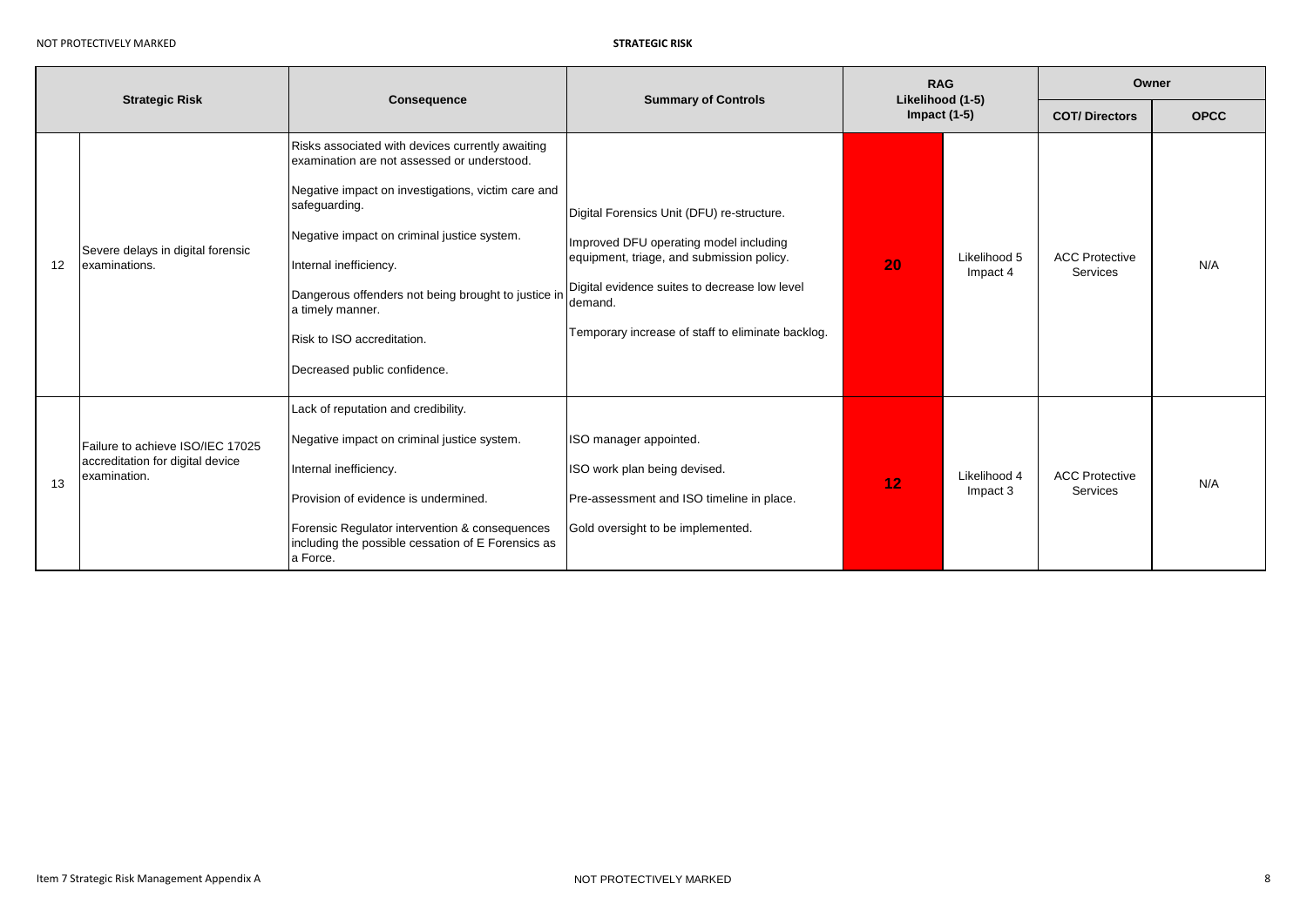| <b>Strategic Risk</b> |                                                                                                                                                 |                                                                                                                                                                                                                                                                                                               | <b>Summary of Controls</b>                                                                                                                                                                                                                                                                                                                                                                                                                                                                                                                                                                                                                                                                                                                                                                                                                                                                                                                                                                                                                                                                                                                                                                     | <b>RAG</b><br>Likelihood (1-5) |                          | Owner                             |             |  |
|-----------------------|-------------------------------------------------------------------------------------------------------------------------------------------------|---------------------------------------------------------------------------------------------------------------------------------------------------------------------------------------------------------------------------------------------------------------------------------------------------------------|------------------------------------------------------------------------------------------------------------------------------------------------------------------------------------------------------------------------------------------------------------------------------------------------------------------------------------------------------------------------------------------------------------------------------------------------------------------------------------------------------------------------------------------------------------------------------------------------------------------------------------------------------------------------------------------------------------------------------------------------------------------------------------------------------------------------------------------------------------------------------------------------------------------------------------------------------------------------------------------------------------------------------------------------------------------------------------------------------------------------------------------------------------------------------------------------|--------------------------------|--------------------------|-----------------------------------|-------------|--|
|                       |                                                                                                                                                 | <b>Consequence</b>                                                                                                                                                                                                                                                                                            |                                                                                                                                                                                                                                                                                                                                                                                                                                                                                                                                                                                                                                                                                                                                                                                                                                                                                                                                                                                                                                                                                                                                                                                                | Impact $(1-5)$                 |                          | <b>COT/Directors</b>              | <b>OPCC</b> |  |
| 14                    | Litigation, legal action and/or<br>prosecution against the Force and/or<br>individuals following assault or injury<br>to Police Officer/ Staff. | Negative impact on employees.<br>Litigation, legal action and/or prosecution against<br>the Force and/ or individual officers.<br>Effect upon officer and employee morale.<br>Costs of damages and legal costs.<br>Internal costs of dealing with litigation e.g. man<br>hours.<br>Reputational consequences. | Effective training (self-defence, first aid, Dynamic<br>Risk Assessment National Decision Model (NDM).<br>Protective Clothing and Equipment.<br>Safe Patrolling Policy.<br>Health and Safety investigations and the review of<br>critical incidents, including lessons learned<br>cascaded to staff.<br>There is now improved data sharing with Officer<br>Safety Training (OST) to better understand and<br>manage risk in the training environment. This has<br>led to a reduction in OST related injuries.<br>Information on those officers who are repeatedly<br>assaulted will help instigate appropriate<br>development/ training.<br>The Health, Safety and Welfare Group which<br>meets quarterly, and is attended by operational<br>officers, HR, Legal, the Service Managers,<br>Federation and Union Representative.<br>Critical Incident Board (recently re-named the<br>Organisational Learning Board) which has<br>strategic oversight of risk issues.<br>Risk management issues are now considered<br>whenever a civil claim is dealt with, and these<br>issues are raised with the DCC and PCC, who see<br>every report. Any Adverse trends are raised by<br>Legal at the OLB. | 6                              | Likelihood 3<br>Impact 2 | <b>ACC Protective</b><br>Services | N/A         |  |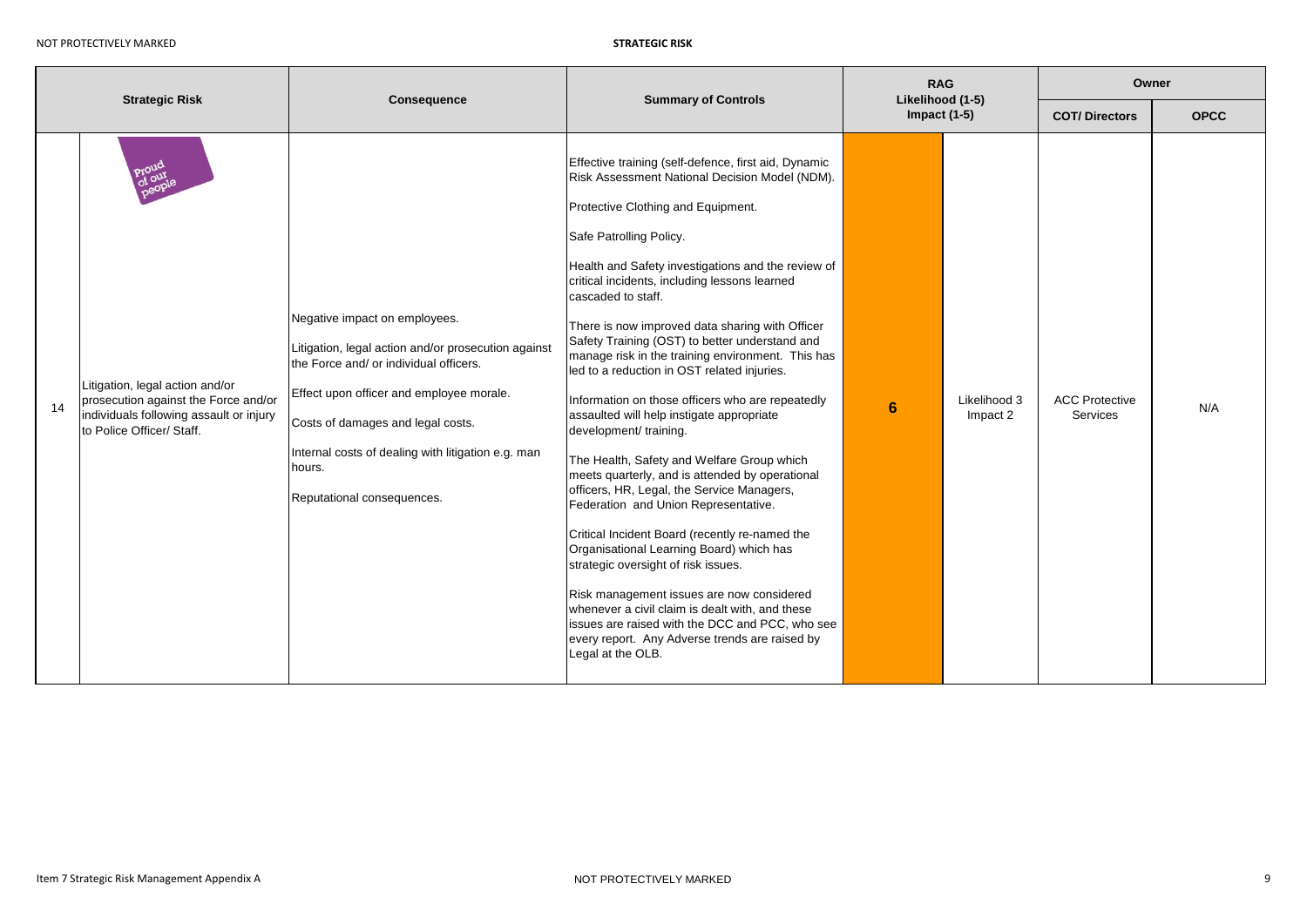| <b>Strategic Risk</b> |                                                                 | <b>Consequence</b>                                               | <b>Summary of Controls</b>                                                                                                                                                                                                                                                                                                                                                                                                                                                                                                                                                           | <b>RAG</b><br>Likelihood (1-5)<br>Impact $(1-5)$ |                          | Owner                          |                                  |  |
|-----------------------|-----------------------------------------------------------------|------------------------------------------------------------------|--------------------------------------------------------------------------------------------------------------------------------------------------------------------------------------------------------------------------------------------------------------------------------------------------------------------------------------------------------------------------------------------------------------------------------------------------------------------------------------------------------------------------------------------------------------------------------------|--------------------------------------------------|--------------------------|--------------------------------|----------------------------------|--|
|                       |                                                                 |                                                                  |                                                                                                                                                                                                                                                                                                                                                                                                                                                                                                                                                                                      |                                                  |                          | <b>COT/Directors</b>           | <b>OPCC</b>                      |  |
| 15                    | Failure to maintain on-going<br>recruitment of police officers. | Failure to keep front line policing up to policy<br>commitments. | Executive Board.<br>PCC Business Meeting.<br>CC/PCC Monitoring Meetings.<br>A recruitment plan has been agreed as part of the<br>MTFS.<br>MTFS proposes an annual requirement to recruit<br>further from 2016.<br>Police Officer recruitment opened in July 2016,<br>with the intention to recruit up to 690 new officers<br>over a four year period.<br>Marketing campaign targeting a diverse range of<br>communities.<br>Activity to raise awareness of the Force as an<br>employer of choice.<br>Initial recruit training course reviewed to support<br>future service delivery. | 3                                                | Likelihood 1<br>Impact 3 | Director of Human<br>Resources | Police and Crime<br>Commissioner |  |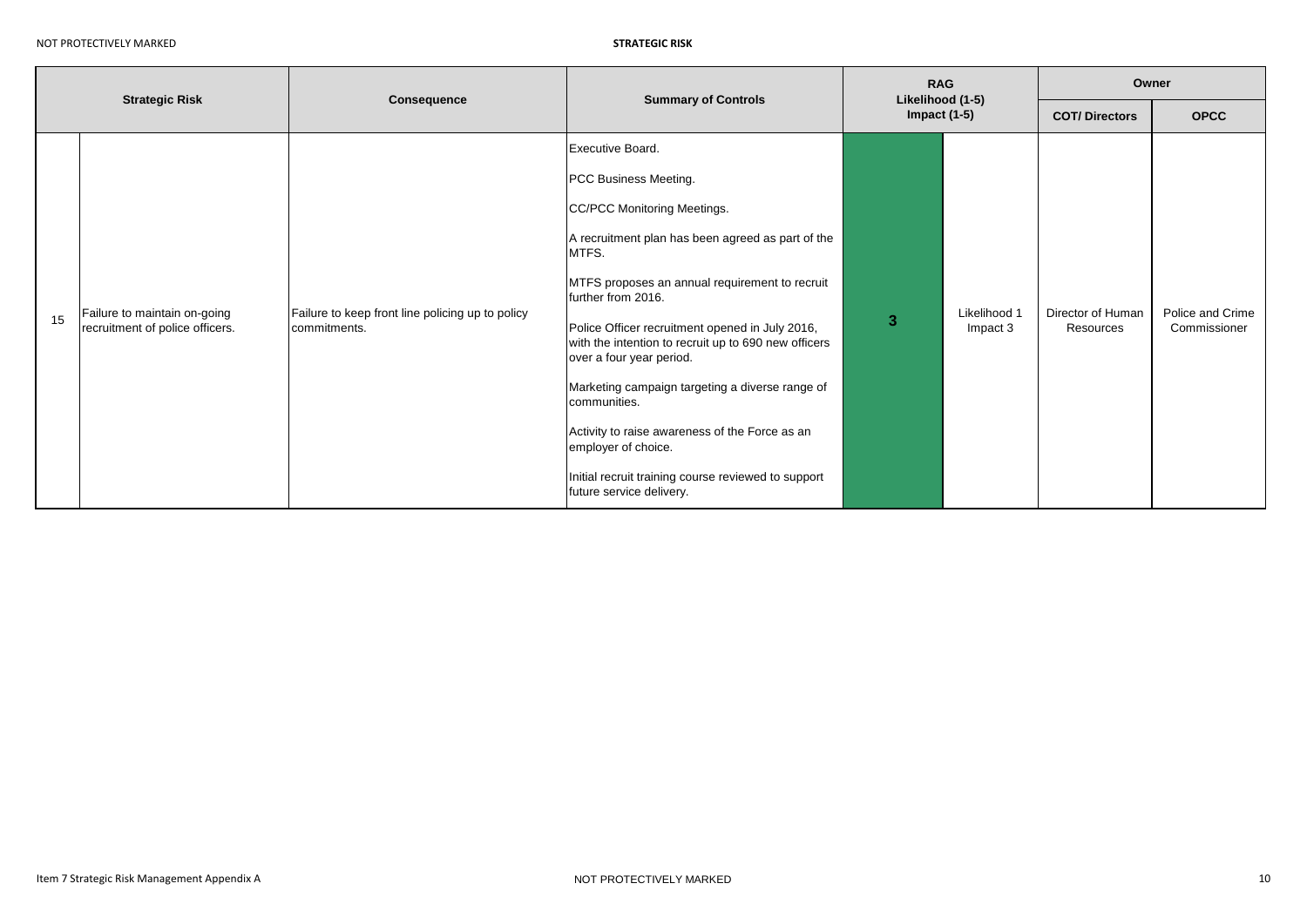| <b>Strategic Risk</b> |                                                                                            | Consequence                                                                   | <b>Summary of Controls</b>                                                                                                                                                                                                                                                                                                                                                                                                                                                                                                                                                                                                                                                                                                                                                                                                                                                                                                                                                                                                                                             | <b>RAG</b><br>Likelihood (1-5)<br>Impact $(1-5)$ |                          | Owner                          |             |  |
|-----------------------|--------------------------------------------------------------------------------------------|-------------------------------------------------------------------------------|------------------------------------------------------------------------------------------------------------------------------------------------------------------------------------------------------------------------------------------------------------------------------------------------------------------------------------------------------------------------------------------------------------------------------------------------------------------------------------------------------------------------------------------------------------------------------------------------------------------------------------------------------------------------------------------------------------------------------------------------------------------------------------------------------------------------------------------------------------------------------------------------------------------------------------------------------------------------------------------------------------------------------------------------------------------------|--------------------------------------------------|--------------------------|--------------------------------|-------------|--|
|                       |                                                                                            |                                                                               |                                                                                                                                                                                                                                                                                                                                                                                                                                                                                                                                                                                                                                                                                                                                                                                                                                                                                                                                                                                                                                                                        |                                                  |                          | <b>COT/Directors</b>           | <b>OPCC</b> |  |
| 16                    | Negative impact on staff morale from<br>further significant government cuts to<br>funding. | Loss of key staff.<br>Increased sickness absence.<br>Drop in service quality. | Commitment to an annual staff survey.<br>The Chief Constable is leading a series of 'Proud'<br>briefings following on from last year's events.<br>Leadership expectations have been developed to<br>provide clear guiding principles to encourage,<br>develop, and support excellent leadership at all<br>levels.<br>Development programme implemented to increase<br>self-awareness to improve individual, team and<br>organisational wellbeing and performance. The<br>programme will provide empowerment, confidence<br>and promote an open and transparent learning<br>culture.<br>The introduction of a suite of leadership and core<br>skill development programmes including<br>mentoring, coaching, induction programmes, a<br>talent scheme and an intranet based Learning<br>Zone.<br>A programme for first and middle leaders is in<br>development, which will be ready for delivery from<br>autumn 2016. Development at this level will<br>include accreditation by providing the opportunity<br>to convert work into formal management<br>qualifications. | 9                                                | Likelihood 3<br>Impact 3 | Director of Human<br>Resources | N/A         |  |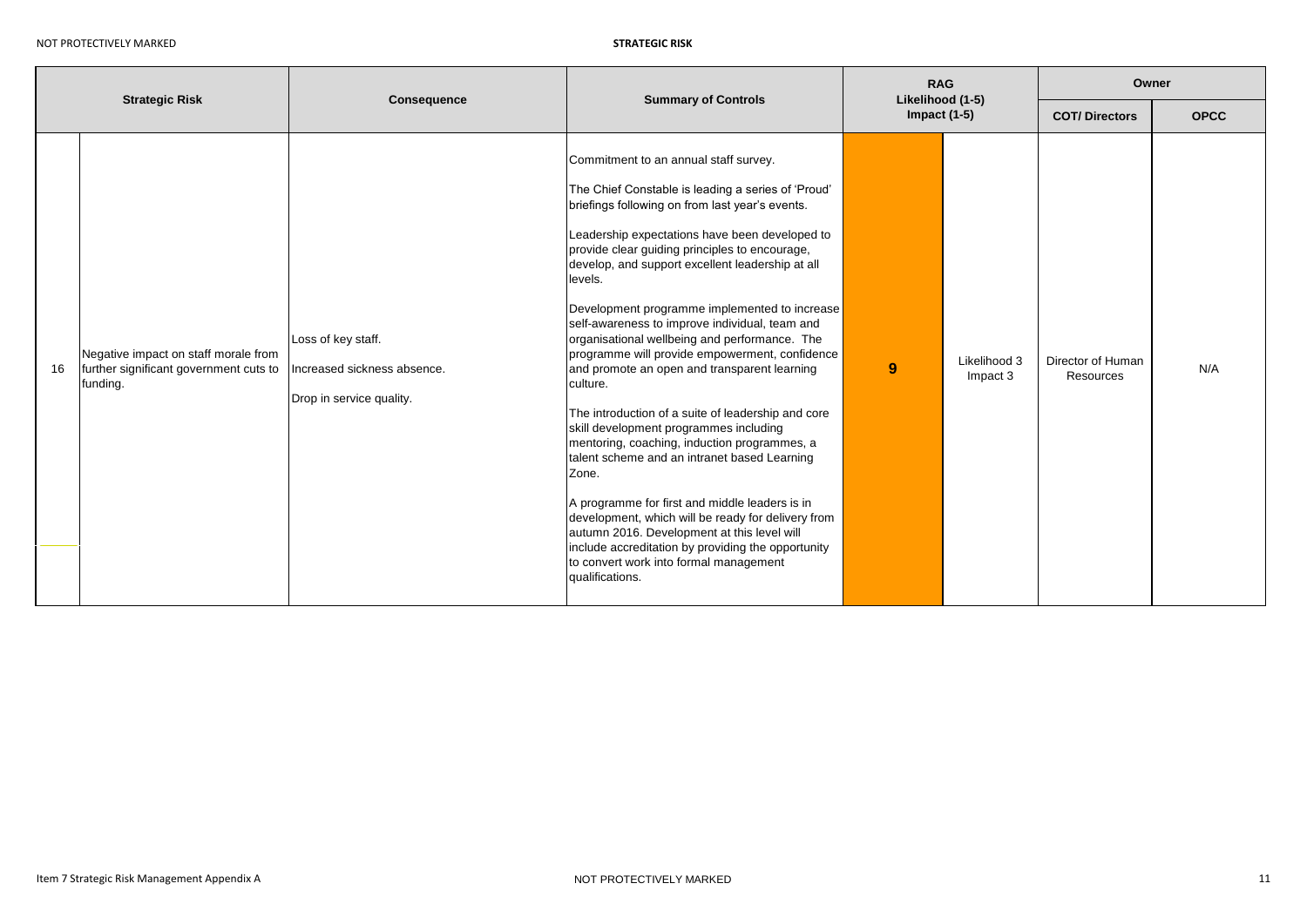| <b>Strategic Risk</b> |                                                                                                       | <b>Consequence</b>                                                                                                                                                              | <b>Summary of Controls</b>                                                                                                                                                                                                                                                                                 | <b>RAG</b><br>Likelihood (1-5) |                          | Owner                |                                                        |  |
|-----------------------|-------------------------------------------------------------------------------------------------------|---------------------------------------------------------------------------------------------------------------------------------------------------------------------------------|------------------------------------------------------------------------------------------------------------------------------------------------------------------------------------------------------------------------------------------------------------------------------------------------------------|--------------------------------|--------------------------|----------------------|--------------------------------------------------------|--|
|                       |                                                                                                       |                                                                                                                                                                                 |                                                                                                                                                                                                                                                                                                            | Impact $(1-5)$                 |                          | <b>COT/Directors</b> | <b>OPCC</b>                                            |  |
| 17                    | foud to<br>Further cuts to Home Office Police<br>Grant Funding.                                       | Significant reduction in available finances<br>impacting on the ability to provide frontline<br>services.<br>Impact on service provision, with less flexibility to<br>innovate. | MTFS review and revision to match spending<br>plans with available resources.<br>Flexibilities to increase precept could, if utilised by<br>the PCC, reduce impacts.<br>Reserves will be optimised to help with the<br>phasing of the delivery of savings.                                                 | 10                             | Likelihood 5<br>Impact 2 | Director of Finance  | Chief Executive and<br>Chief Finance<br>Officer        |  |
| 18                    | A reduction in grant resources arising<br>from a change to the Home Office<br>grant allocation model. | Significant reduction in available finances<br>impacting on the ability to provide front-line<br>services.                                                                      | Home Office have re-initiated their review into the<br>funding formula.<br>The Force will be fully engaged with the Home<br>Office as the proposals for the preferred model is<br>developed. Controls as listed at 15 above also<br>apply.                                                                 | 15                             | Likelihood 3<br>Impact 5 | Director of Finance  | Chief Executive and<br><b>Chief Finance</b><br>Officer |  |
| 19                    | Failure to deliver planned cost<br>reductions.                                                        | Impact on service provision, with less flexibility to<br>innovate and provide front-line services.                                                                              | Financial strategies, including Medium Term<br>Financial Strategy (MTFS), Value for Money<br>profiles and Police Objective Analysis Profiles.<br>Regular financial monitoring through Executive<br>Board, OPCC Business Meeting and Joint<br><b>Business Meeting.</b><br>Internal Audit and OPCC scrutiny. | 8                              | Likelihood 2<br>Impact 4 | Director of Finance  | Chief Executive and<br><b>Chief Finance</b><br>Officer |  |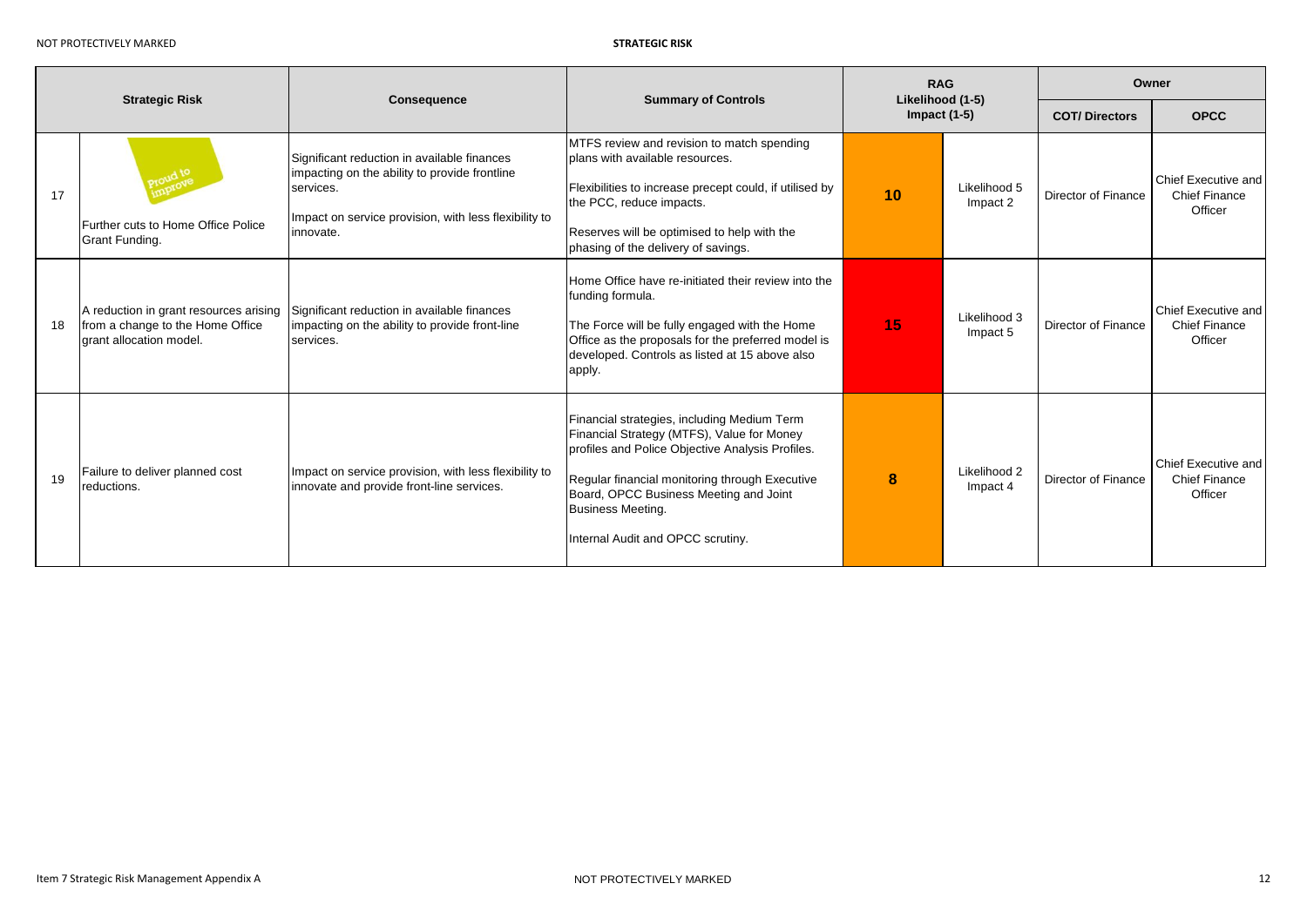| <b>Strategic Risk</b> |                                                     | Consequence                                                                      | <b>Summary of Controls</b>                                                                                                                                                                                                                                                                                                                                                                                                                                                                                                                                                                                                                                                                                                                                                                                                                                                                                                                                                                                                                                                 | <b>RAG</b><br>Likelihood (1-5) |                          | Owner                |                             |  |
|-----------------------|-----------------------------------------------------|----------------------------------------------------------------------------------|----------------------------------------------------------------------------------------------------------------------------------------------------------------------------------------------------------------------------------------------------------------------------------------------------------------------------------------------------------------------------------------------------------------------------------------------------------------------------------------------------------------------------------------------------------------------------------------------------------------------------------------------------------------------------------------------------------------------------------------------------------------------------------------------------------------------------------------------------------------------------------------------------------------------------------------------------------------------------------------------------------------------------------------------------------------------------|--------------------------------|--------------------------|----------------------|-----------------------------|--|
|                       |                                                     |                                                                                  |                                                                                                                                                                                                                                                                                                                                                                                                                                                                                                                                                                                                                                                                                                                                                                                                                                                                                                                                                                                                                                                                            | Impact $(1-5)$                 |                          | <b>COT/Directors</b> | <b>OPCC</b>                 |  |
| 20                    | Major ICT or telecommunications<br>systems failure. | Potential for temporary loss of key services (PND,<br>999, Operational Systems). | <b>Business Continuity Plans.</b><br>Contingency planning and testing of plans in<br>partnership with key agencies.<br>Estates Strategies.<br>ICT Strategy.<br>Capital Programme.<br>Control Room staffing mix (officers/staff).<br>Comprehensive Flood Plans.<br>On-going support with Local Resilience Forum<br>(LRF).<br>Force fuel reserves are maintained.<br>BT review of 999 services.<br>'Uninterrupted Power Supply' is fitted at key sites<br>to protect ICT equipment from damage.<br>Volunteer flu vaccination (Communications).<br>Health & Well-being Programme.<br>Maintenance of a resilient critical ICT Services.<br>New information management platform.<br>Technology Refresh programme funded<br>appropriately.<br>Most ICT services can now be undertaken<br>remotely. The Force has three machine rooms,<br>two of which can be used to deliver critical ICT<br>services.<br>All operational orders and business continuity<br>plans are assessed and allocated a RAG status.<br>This is an on-going process to ensure all plans are<br>up-to-date. | 6                              | Likelihood 2<br>Impact 3 | Director of Finance  | Chief Executive and<br>OPCC |  |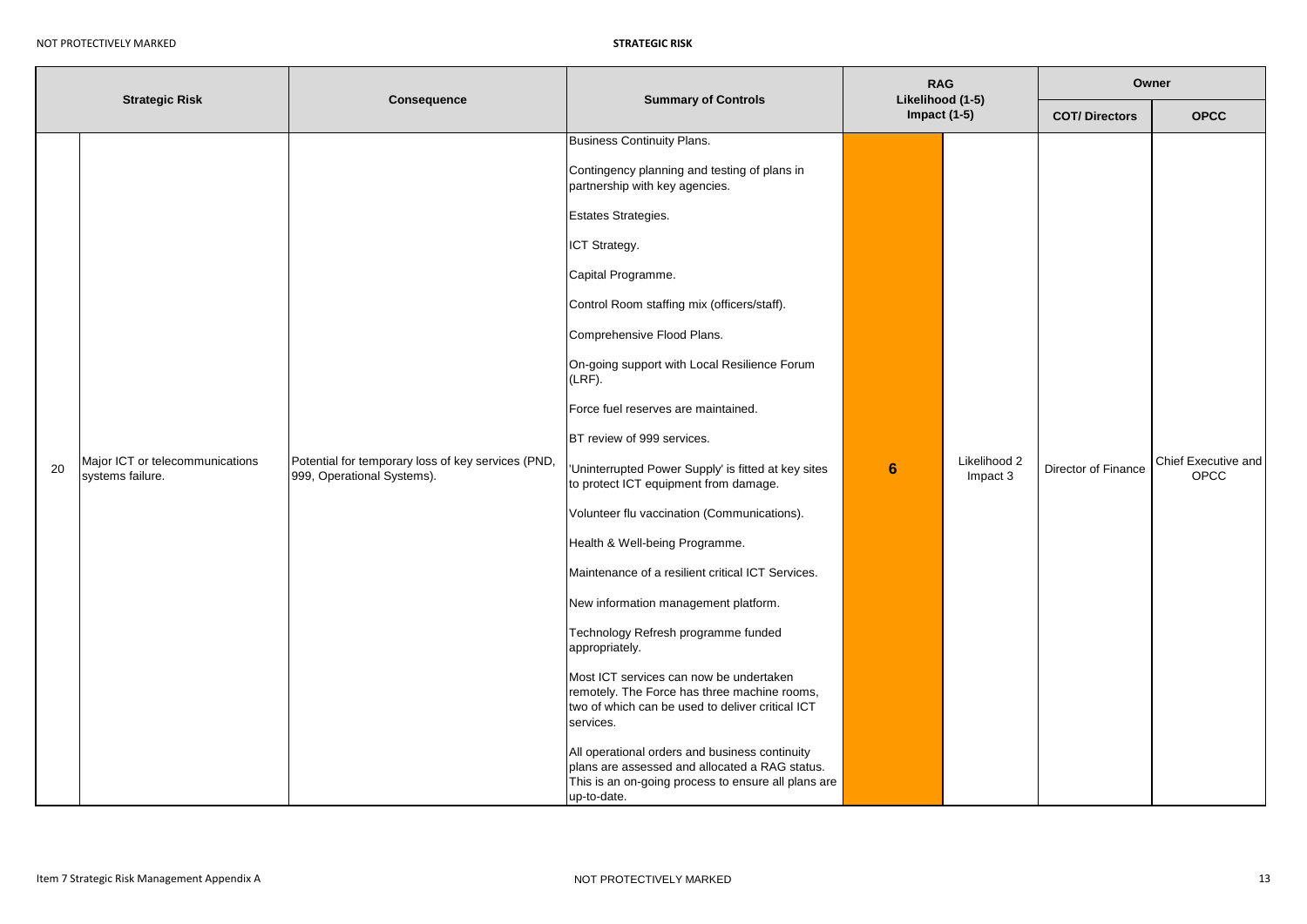| <b>Strategic Risk</b> |                                                                                                         | Consequence<br><b>Summary of Controls</b>                                                                                                                                                                                                      |                                                                                                                                                                                                                                                                                                                                                                                                                                                                                                                                                                                                                                                                                                                                                | <b>RAG</b><br>Likelihood (1-5)<br>Impact $(1-5)$ |                          | Owner                             |                                    |
|-----------------------|---------------------------------------------------------------------------------------------------------|------------------------------------------------------------------------------------------------------------------------------------------------------------------------------------------------------------------------------------------------|------------------------------------------------------------------------------------------------------------------------------------------------------------------------------------------------------------------------------------------------------------------------------------------------------------------------------------------------------------------------------------------------------------------------------------------------------------------------------------------------------------------------------------------------------------------------------------------------------------------------------------------------------------------------------------------------------------------------------------------------|--------------------------------------------------|--------------------------|-----------------------------------|------------------------------------|
|                       |                                                                                                         |                                                                                                                                                                                                                                                |                                                                                                                                                                                                                                                                                                                                                                                                                                                                                                                                                                                                                                                                                                                                                |                                                  |                          | <b>COT/Directors</b>              | <b>OPCC</b>                        |
| 21                    | Reduction in partnership services due<br>to financial constraints and a lack of<br>integrated planning. | Gaps in the Forces ability to reduce and prevent<br>crime and anti-social behaviour (ASB).<br>Reduced ability to identify and respond to local<br>priorities.<br>Fewer crime prevention schemes.                                               | Effective partnership governance arrangements<br>and joint partnership plans, which include clear<br>roles, responsibilities and exit strategies.<br>PCC and Force funding bids (Innovation fund etc.)                                                                                                                                                                                                                                                                                                                                                                                                                                                                                                                                         | 6                                                | Likelihood 2<br>Impact 3 | <b>ACC Protective</b><br>Services | Chief Executive and<br><b>OPCC</b> |
| 22                    | Collaboration leads to an increase in<br>exposure to associated risks of<br>partners/collaborators.     | Reputational damage by association with partner.<br>Financial risk where investment by the force has<br>been made in conjunction with partner.<br>Reduced efficiency and effectiveness due partner<br>non-delivery or withdrawal of provision. | Potential partners considered and assessed with<br>these risks in mind.<br>Effective partnership agreements including robust<br>governance, financial controls and exit strategies.<br>Inter-force collaboration agreements (Section<br>22A).                                                                                                                                                                                                                                                                                                                                                                                                                                                                                                  | 8                                                | Likelihood 2<br>Impact 4 | Deputy Chief<br>Constable         | Chief Executive and<br>OPCC        |
| 23                    | Significant cyber-attack on Force<br>systems.                                                           | Corruption or loss of Force systems.<br>Disclosure of sensitive information.                                                                                                                                                                   | A number of technologies are in place to protect<br>data from external attack (e.g. fire walls).<br>Intrusion Detection Systems and Intrusion<br>Protection Systems allow unusual activity directed<br>towards the force to be identified and logged for<br>analysis.<br>Penetration tests, undertaken each year,<br>demonstrate the force's capability to withstand<br>attacks and safeguard its data and systems, with<br>potential vulnerabilities identified and appropriate<br>patches and fixes put in place to remove the<br>threat.<br>Technology refresh programme in place to replace<br>older and less secure equipment.§ Identification of<br>key roles within the Force and the introduction of<br>appropriate vetting processes. | 8                                                | Likelihood 2<br>Impact 4 | Director of Finance               | N/A                                |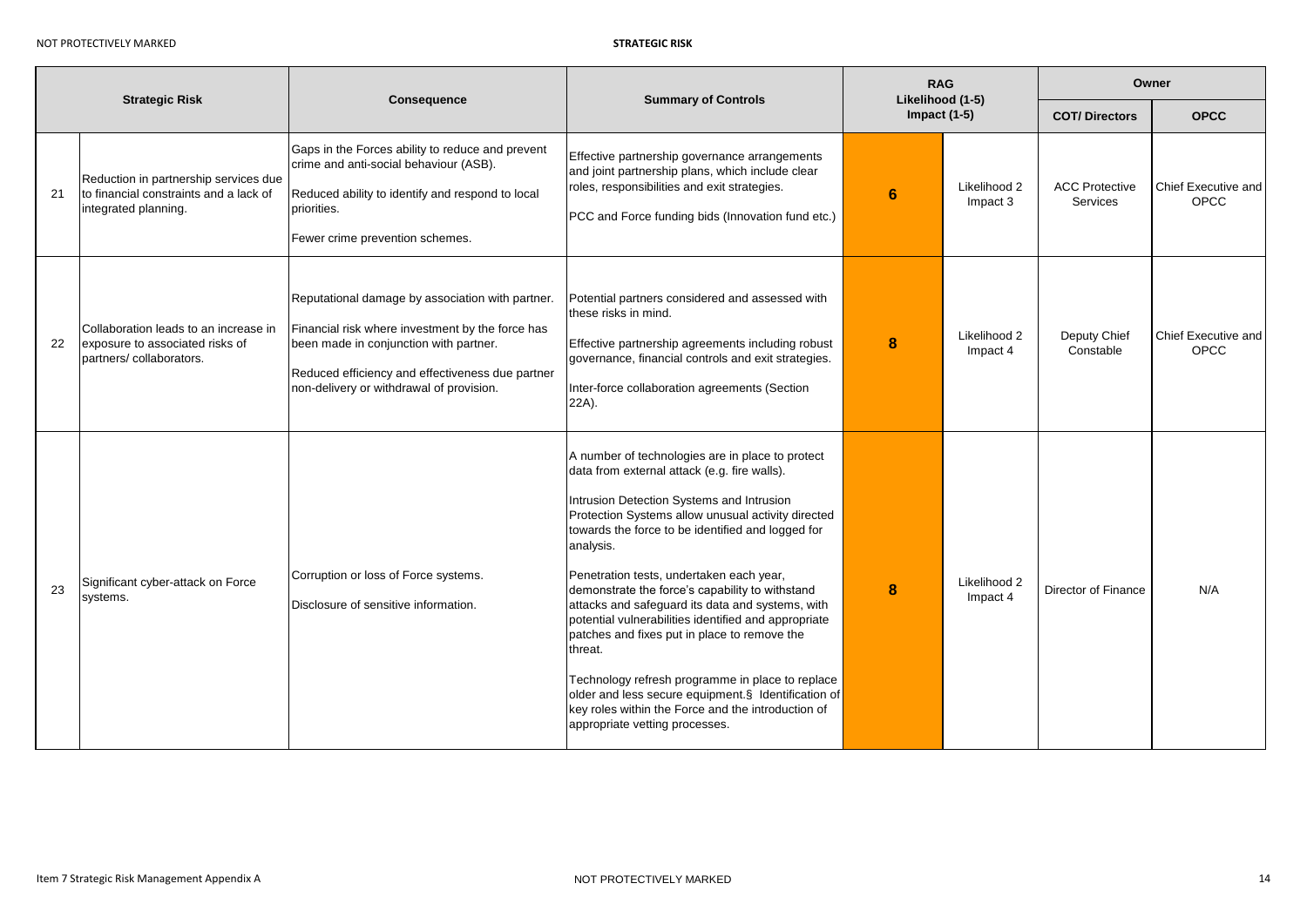| <b>Strategic Risk</b> |                                                                                        | Consequence                                                                                                                                                                                                                                                                                                                                                                                                                                                                        | <b>Summary of Controls</b>                                                                                                                                                                                                                                                                                                                                                                                                                                                           |                | <b>RAG</b><br>Likelihood (1-5) | Owner                           |                             |  |
|-----------------------|----------------------------------------------------------------------------------------|------------------------------------------------------------------------------------------------------------------------------------------------------------------------------------------------------------------------------------------------------------------------------------------------------------------------------------------------------------------------------------------------------------------------------------------------------------------------------------|--------------------------------------------------------------------------------------------------------------------------------------------------------------------------------------------------------------------------------------------------------------------------------------------------------------------------------------------------------------------------------------------------------------------------------------------------------------------------------------|----------------|--------------------------------|---------------------------------|-----------------------------|--|
|                       |                                                                                        |                                                                                                                                                                                                                                                                                                                                                                                                                                                                                    |                                                                                                                                                                                                                                                                                                                                                                                                                                                                                      | Impact $(1-5)$ |                                | <b>COT/Directors</b>            | <b>OPCC</b>                 |  |
| 24                    | Failure to dispose of HQ site and<br>other estate assets as valued within<br>the MTFS. | Unnecessary maintenance, security or loss, or<br>damage to property / physical assets leading to<br>increased costs.<br>Loss of capital receipt.<br>Potential significant impact on the MTFS capital<br>and revenue budgets that could result in:<br>A shortfall of funding and overspend beyond the<br>MTFS period.<br>Requirement to borrow to fund the capital<br>programme.<br>Requirement to borrow to meet funding shortfall.<br>Possible breach of agreed borrowing limits. | Estates Strategy regularly refreshed.<br><b>OPCC</b> and Joint Business Meetings regularly<br>updated.<br>Monthly monitoring of the sale process and review<br>of valuations.<br>Regular forecasting and monitoring of the<br>Prudential Code authorised borrowing limits.<br>Section 106 agreed.<br>A preferred developer was appointed in November<br>2015. A completion plan is now in place, with<br>exchange estimated for February 2017 and<br>completion end of January 2018. | 8              | Likelihood 2<br>Impact 4       | Director of Asset<br>Management | Chief Executive and<br>OPCC |  |
| 25                    | Missed opportunity to share buildings/<br>facilities with local authority partners.    | Lost opportunity to reduce costs and/ or improve<br>service access for the public.                                                                                                                                                                                                                                                                                                                                                                                                 | Estates Strategy regularly updated.<br>Formal collaboration mechanisms in place with key<br>partners.<br>Collaboration Strategy in place.<br>20+ co-locations in place with partners.<br>Introduction of ICT services accessed via<br>secure/remote access devices.                                                                                                                                                                                                                  | 6              | Likelihood 2<br>Impact 3       | Director of Asset<br>Management | <b>Chief Executive</b>      |  |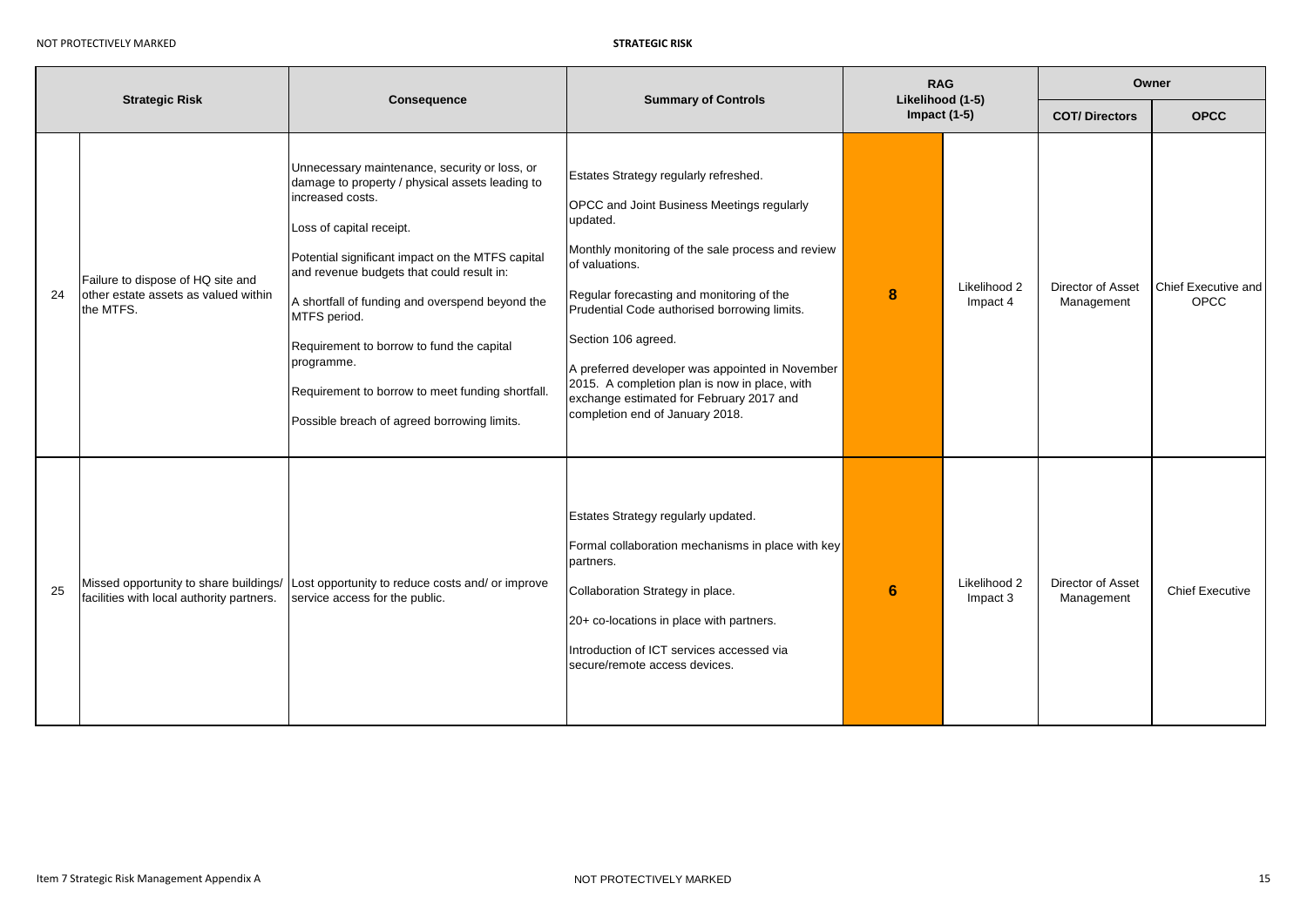| <b>Strategic Risk</b> |                                                                     | <b>Consequence</b>                                                                                                                                                                                                                                                                                                                                                                                                                                                                                                                                                                                                                                                                                                                                       | <b>Summary of Controls</b>                                                                                                                                                                                                                                                                                                                                                                                                                                                                                                                                                                                                                                                      | <b>RAG</b><br>Likelihood (1-5)<br>Impact $(1-5)$ |                          | Owner                |                                                        |
|-----------------------|---------------------------------------------------------------------|----------------------------------------------------------------------------------------------------------------------------------------------------------------------------------------------------------------------------------------------------------------------------------------------------------------------------------------------------------------------------------------------------------------------------------------------------------------------------------------------------------------------------------------------------------------------------------------------------------------------------------------------------------------------------------------------------------------------------------------------------------|---------------------------------------------------------------------------------------------------------------------------------------------------------------------------------------------------------------------------------------------------------------------------------------------------------------------------------------------------------------------------------------------------------------------------------------------------------------------------------------------------------------------------------------------------------------------------------------------------------------------------------------------------------------------------------|--------------------------------------------------|--------------------------|----------------------|--------------------------------------------------------|
|                       |                                                                     |                                                                                                                                                                                                                                                                                                                                                                                                                                                                                                                                                                                                                                                                                                                                                          |                                                                                                                                                                                                                                                                                                                                                                                                                                                                                                                                                                                                                                                                                 |                                                  |                          | <b>COT/Directors</b> | <b>OPCC</b>                                            |
| 26                    | Financial Risks arising as a result of<br>exit from European Union. | Investments and Borrowing - fewer counterparties<br>to invest with if creditworthiness falls below<br>standards, lower interest rates and lower return on<br>deposits. Offset by potentially lower borrowing<br>costs for refinanced debt.<br>Pension Fund - Lower bonds rates could impact<br>on pension deficit and increase contribution<br>requirements.<br>Demand Pressures - arising from cut backs by<br>other local authorities or partners impacted by<br>reduced income e.g. business rates.<br>Inflation - The weaker Pound could create<br>inflationary pressures on goods, services and<br>wages.<br>Sale of Assets - Delays to the sale or reduction in<br>valuations.<br>Government Grant Funding reduced if UK<br>economy underperforms. | Engage with partners and/or contractors to<br>understand how Brexit affects their risks and any<br>shared risks.<br>Update and review the strategic risk register.<br>Review significant policies relevant to the<br>management of these risks (e.g. investment<br>policy) to ensure they are fit for purpose in the new<br>environment.<br>Assess any impact of the risk assessment on the<br>assumptions used to generate the medium term<br>financial plan.<br>Report the emerging picture from this work to the<br>Joint Independent Audit Committee and Joint<br>Business Meeting on a regular basis.<br>Update strategic and operational plans as<br>Idecisions are made. | 9                                                | Likelihood 3<br>Impact 3 | Director of Finance  | Chief Executive and<br><b>Chief Finance</b><br>Officer |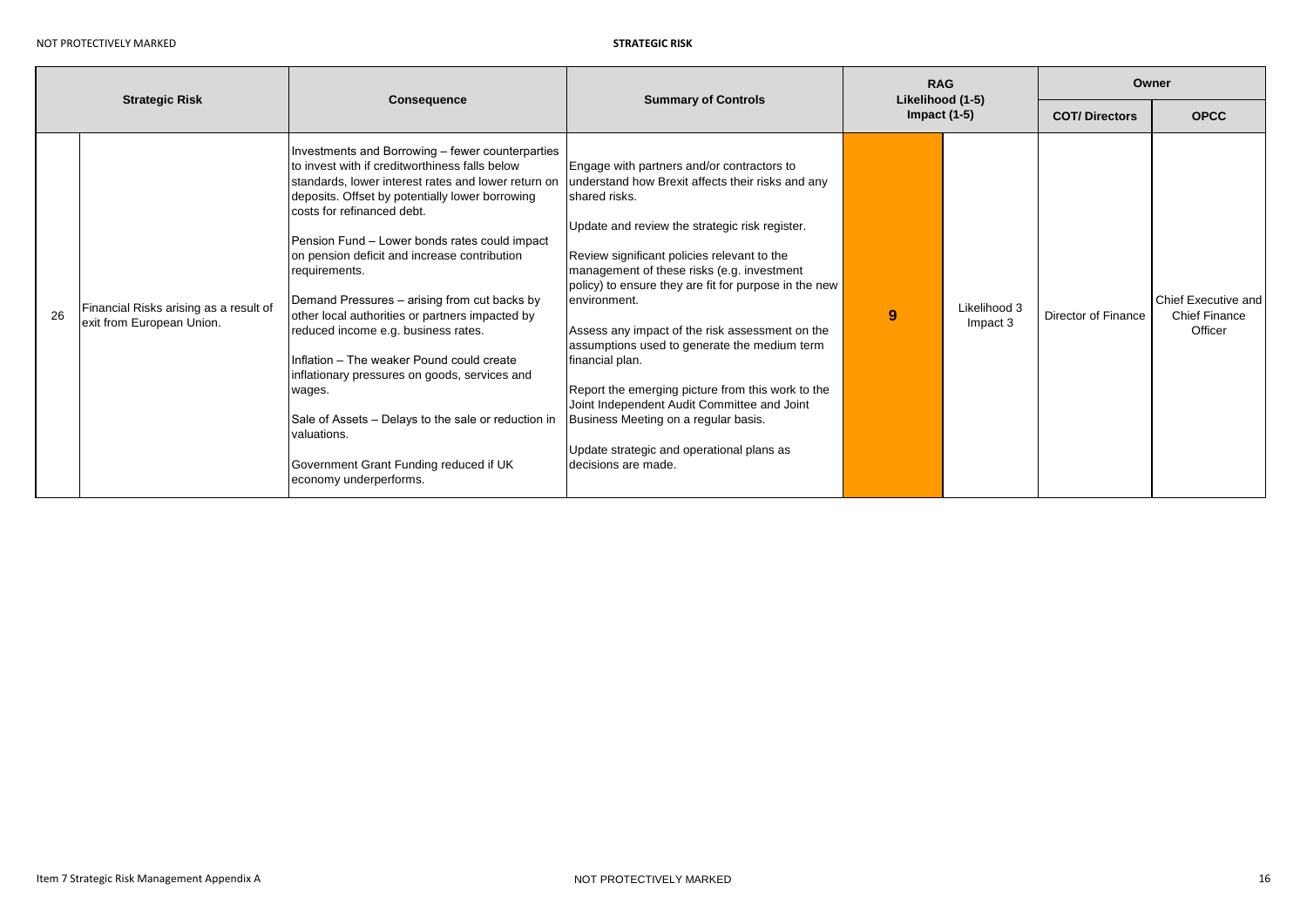|    |                                                                                                                        |                                                                                                                                                                                                                                                                                                                                                                                                                                                                                                                                                                                                                                                                     | <b>Summary of Controls</b>                                                                                                                                                                                                                                                                                                                                                                                                                                                                                                                                                                                                                                                             | <b>RAG</b><br>Likelihood (1-5) |                          | Owner                                             |                                                                            |
|----|------------------------------------------------------------------------------------------------------------------------|---------------------------------------------------------------------------------------------------------------------------------------------------------------------------------------------------------------------------------------------------------------------------------------------------------------------------------------------------------------------------------------------------------------------------------------------------------------------------------------------------------------------------------------------------------------------------------------------------------------------------------------------------------------------|----------------------------------------------------------------------------------------------------------------------------------------------------------------------------------------------------------------------------------------------------------------------------------------------------------------------------------------------------------------------------------------------------------------------------------------------------------------------------------------------------------------------------------------------------------------------------------------------------------------------------------------------------------------------------------------|--------------------------------|--------------------------|---------------------------------------------------|----------------------------------------------------------------------------|
|    | <b>Strategic Risk</b>                                                                                                  | <b>Consequence</b>                                                                                                                                                                                                                                                                                                                                                                                                                                                                                                                                                                                                                                                  |                                                                                                                                                                                                                                                                                                                                                                                                                                                                                                                                                                                                                                                                                        | Impact $(1-5)$                 |                          | <b>COT/Directors</b>                              | <b>OPCC</b>                                                                |
| 27 | Failure to deliver the National<br>Emergency Services Network (ESN)<br>to Northumbria Police on time and to<br>budget. | Late delivery of ESN radio system to support<br>operational policing.<br>Increase in forecast revenue budget as predicted<br>savings will not be made as planned.<br>ESN solution fails to supply adequate coverage or<br>capacity to support operational policing in<br>Northumbria Police.<br>No formal confirmation of future years funding has<br>been provided by Home Office as some payment<br>and funding decisions are still to be finalised, and<br>often will only be made on an annual basis just<br>ahead of the financial year in question and subject<br>to final confirmation as part of the normal funding<br>allocation / notification processes. | The Home Office will negotiate with Airwave<br>Solutions Limited re. the extension of the National<br>Airwave contract.<br>Northumbria have a contingency plan for the<br>support of user and vehicle Airwave terminals.<br>Worst case forecast to be reflected in the force<br>MTFS.<br>Ensure close liaison with Home Office to receive<br>early indication of programme slippage.<br>Undertake early review of predicted coverage and<br>test actual coverage as soon as devices and<br>coverage are available.<br>Investigate alternative solutions to provide<br>additional coverage or capacity.<br>Liaise with Home Office regarding allocation of<br>funding for future years. | $\overline{2}$                 | Likelihood 2<br>Impact 1 | Director of Finance/<br>Head of<br>Communications | Police and Crime<br>Commissioner and<br>Chief Executive and<br><b>OPCC</b> |
| 28 | The Force/ OPCC fail to follow<br>relevant laws, regulations, business<br>rules and ethical codes.                     | Litigation, legal action against the organisation or<br>an individual leading to prosecution.                                                                                                                                                                                                                                                                                                                                                                                                                                                                                                                                                                       | An established and suitably resourced Legal<br>Services Department.<br>Corporate governance documents.<br>PCC Schedule of delegations.<br>Organisational scanning.<br>Internal audit.<br>External inspection (HMIC).<br>The Police Code of Ethics has been delivered<br>across the force.                                                                                                                                                                                                                                                                                                                                                                                              | 8                              | Likelihood 2<br>Impact 4 | <b>Chief Constable</b>                            | Chief Executive and<br>OPCC                                                |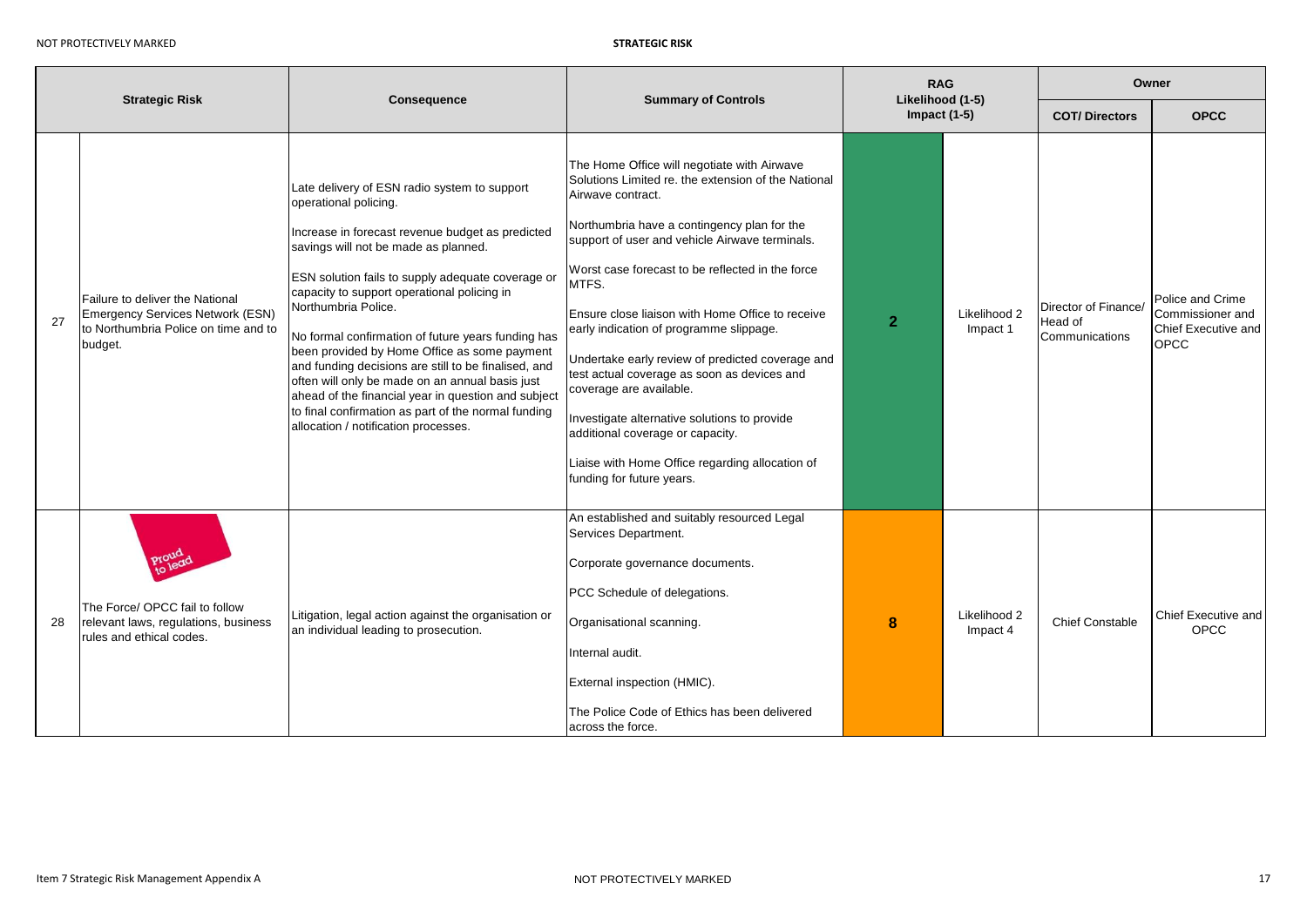| <b>Strategic Risk</b> |                                                                                                  | Consequence                                                                                                                    | <b>Summary of Controls</b>                                                                                                                                                                                                                                                                                                                                                                                                                                                                                 | <b>RAG</b><br>Likelihood (1-5) |                          | Owner                          |                                                                |  |
|-----------------------|--------------------------------------------------------------------------------------------------|--------------------------------------------------------------------------------------------------------------------------------|------------------------------------------------------------------------------------------------------------------------------------------------------------------------------------------------------------------------------------------------------------------------------------------------------------------------------------------------------------------------------------------------------------------------------------------------------------------------------------------------------------|--------------------------------|--------------------------|--------------------------------|----------------------------------------------------------------|--|
|                       |                                                                                                  |                                                                                                                                |                                                                                                                                                                                                                                                                                                                                                                                                                                                                                                            | Impact $(1-5)$                 |                          | <b>COT/Directors</b>           | <b>OPCC</b>                                                    |  |
| 29                    | Employment of corrupt Officers/Staff.                                                            | Resulting in an abuse of power, fraud or theft etc.                                                                            | Counter Corruption Strategy.<br>Vetting process.<br>CC/PCC Oversight arrangements.<br>Weekly DCC/ PSD/ HR/ Legal meetings.<br>Monthly analysis of complaints, addressing any<br>emerging issues with Area<br>Commands/Departments.                                                                                                                                                                                                                                                                         | 4                              | Likelihood 1<br>Impact 4 | Deputy Chief<br>Constable      | Police and Crime<br>Commissioner and<br><b>Chief Executive</b> |  |
| 30                    | Ineffective complaints processes.                                                                | Resulting in poor levels of service and increased<br>public dissatisfaction.                                                   | Complaints Triage, ensuring all complaints are<br>administered, monitored and managed by the<br>appropriate staff and in a timely manner.<br>Implementation of the Code of Ethics for all police<br>officers.<br>A comprehensive review has been carried out on<br>the management of complaints from receipt<br>through to quality assurance.                                                                                                                                                              | $6\phantom{1}$                 | Likelihood 2<br>Impact 3 | Deputy Chief<br>Constable      | Police and Crime<br>Commissioner and<br><b>Chief Executive</b> |  |
| 31                    | Serious accident/ death/ road traffic<br>accident due to a breach of Health<br>and Safety (H&S). | Litigation, legal action and/ or prosecution against<br>the force and/or individual officers.<br>Negative impact on employees. | H&S Management system.<br>Risk Assessments.<br>Safety checks.<br>Role specific training.<br>Critical Incident Review Process ensures lessons<br>learned are identified and embedded.<br>Healthcare provision.<br>Lessons learned are shared, along with the<br>dissemination of updates by functional leads, and<br>awareness development sessions. Inspectors<br>have also carried out attachments to PSD on a<br>rolling basis.<br>Publication and dissemination of appropriate policy<br>and procedure. | 10                             | Likelihood 2<br>Impact 5 | Director of Human<br>Resources | Chief Executive and<br>OPCC                                    |  |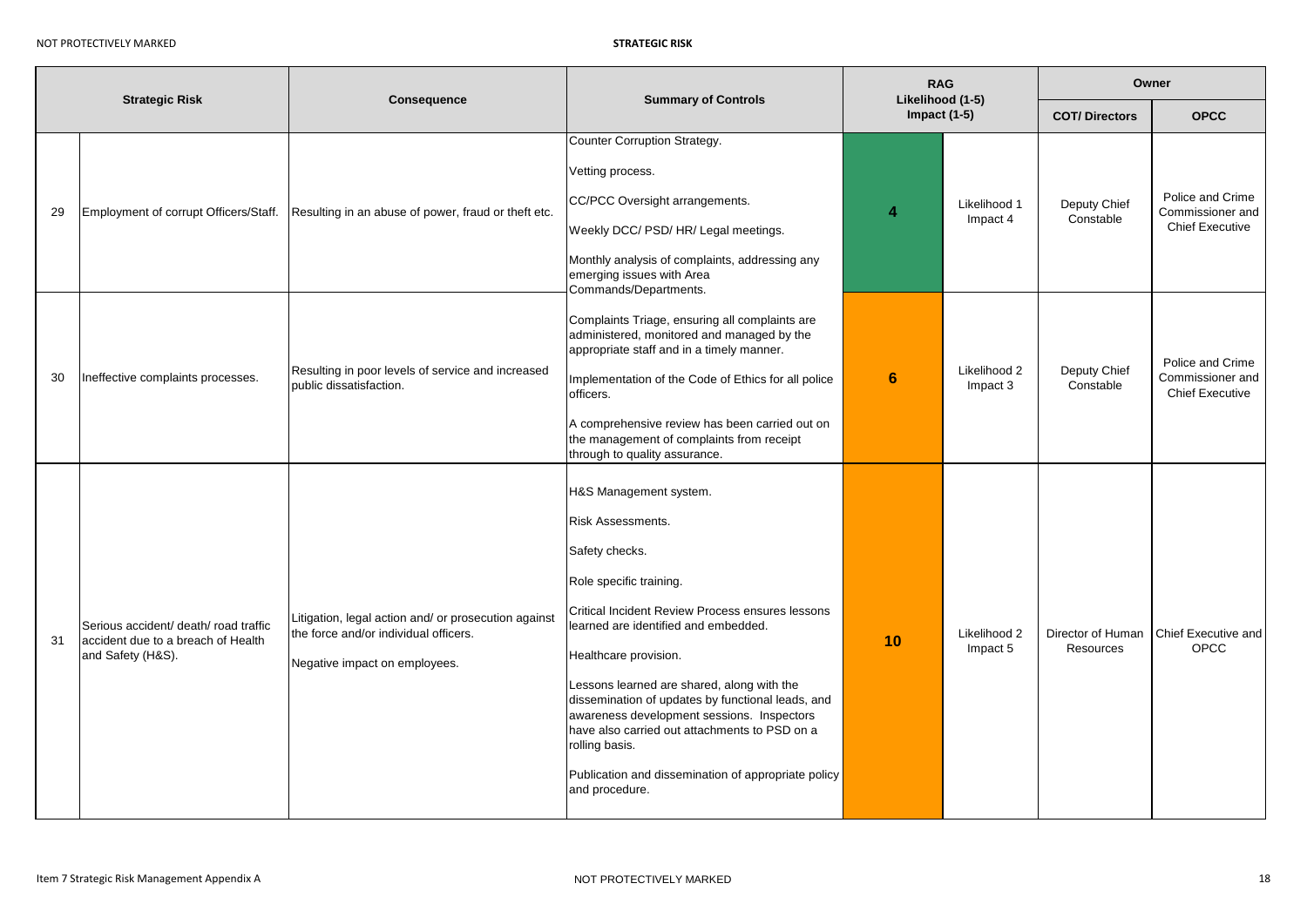| <b>Strategic Risk</b> |                                                                              | <b>Consequence</b>                                                                                                                           | <b>Summary of Controls</b>                                                                                                                                                                                                                                                                                                                                                                                                                                                                                                                                                                                                                                                                                                                                                                                                                                                                                                                                          | <b>RAG</b><br>Likelihood (1-5) |                          | Owner                          |                                                                            |
|-----------------------|------------------------------------------------------------------------------|----------------------------------------------------------------------------------------------------------------------------------------------|---------------------------------------------------------------------------------------------------------------------------------------------------------------------------------------------------------------------------------------------------------------------------------------------------------------------------------------------------------------------------------------------------------------------------------------------------------------------------------------------------------------------------------------------------------------------------------------------------------------------------------------------------------------------------------------------------------------------------------------------------------------------------------------------------------------------------------------------------------------------------------------------------------------------------------------------------------------------|--------------------------------|--------------------------|--------------------------------|----------------------------------------------------------------------------|
|                       |                                                                              |                                                                                                                                              |                                                                                                                                                                                                                                                                                                                                                                                                                                                                                                                                                                                                                                                                                                                                                                                                                                                                                                                                                                     | Impact $(1-5)$                 |                          | <b>COT/Directors</b>           | <b>OPCC</b>                                                                |
| 32                    | The force, OPCC or an associated<br>individual acts in a discriminatory way. | Litigation, legal action against the force/OPCC<br>leading to prosecution.<br>Inequality of service delivery across discriminated<br>groups. | Delivery of Joint Equality Objectives.<br>The monitoring and analysis of protected<br>characteristic data.<br>Equality Impact Assessments (EIA).<br>Force Equality Board.<br>OPCC Advisory Group Meetings.<br>EIA refresher training has been delivered.<br>Force-wide Diversity and Equality awareness<br>raising/ publicity.<br>Conduct an assessment against the College of<br>Policing Equality Improvement Model, once<br>established.<br>A review of high risk policies and procedures and<br>associated EIAs (Custody, PVP, etc.).<br>External organisational staff surveys (Stonewall<br>Workplace Equality Index).<br>IPCC Discrimination Guidance is in place, and has<br>been rolled out to PSD staff, area command<br>officers/staff and external partners. This will assist<br>in the effective handling of allegations of<br>discrimination (including discrimination based on<br>race, sexual orientation, religious belief, age, or<br>disability). | 3                              | Likelihood 1<br>Impact 3 | Director of Human<br>Resources | Police and Crime<br>Commissioner and<br>Chief Executive and<br><b>OPCC</b> |